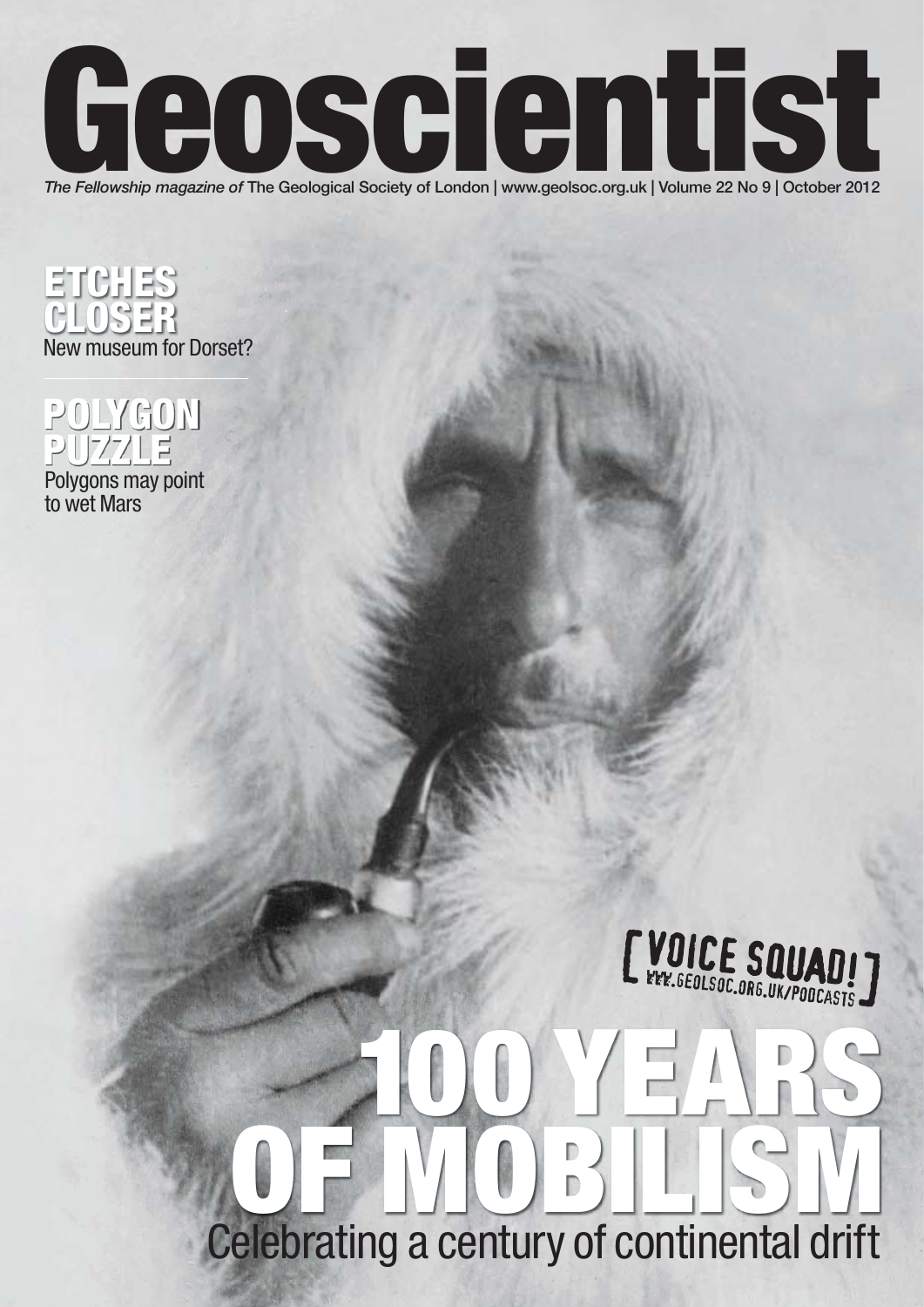## Not Just Software. . . RockWare. For Over 29 Years.



## **RockWorks**

#### 3D Data Management, Analysis and Visualization

- Powerful measuredsection/borehole database for managing:
- Lithology
- Stratigraphy
- Hydrology
- Fractures
- Hydrochemistry (e.g. Contaminants)
- Geophysics
- and more
- Create striplogs, crosssections, fence diagrams, and block models
- Contour data in 2D and 3D (isosurfaces)
- Extensive on-line help and sample data sets
- •Includes RockWorks Utilities

## \$3,000



### RockWorks Utilities™

#### An Indispensible Collection of Modeling, Analysis, and Display Tools

- Point and multivariate mapping tools
- Contour maps and three dimensional surfaces
- Section and Lease maps (land grid data included)
- Google Earth™ exports
- Gridding and block modeling tools
- Volumetrics

\$599

- Pit optimization
- Piper and Stiff diagrams • Rose & Stereonet diagrams
- Statistical tools including histograms, scatter plots and ternary diagrams

## **LogPlot**®

#### Powerful, Flexible, Easy-to-Use Borehole and Well Log Software

- Dozens of templates available or design your own in the drawing-style log designer window
- •Tabbed data sheets
- Import/Export data from LAS, Excel, RockWorks
- Paginated and continuous logs at any vertical scale
- Export to a variety of formats
- Free viewer can be distributed to clients



## PetraSim™

A Preprocessor and Postprocessor for TOUGH2. T2VOC, TMVOC, TOUGHREACT and TOUGH-FX/HYDRATE

- Model multi-component fluid flow, heat transfer and reactive transport processes
- Saturated and unsaturated conditions
- •Fractured and porous media
- Mesh generation, parameter definition. and display of results
- Now supports TOUGH2-MP (parallel version of the TOUGH2 simulator)
- Applications include geothermal studies, carbon sequestration, contaminant transport modeling, vadose zone hydrology and more

## Call for pricing



### RockWare.com

European Sales ++41 91 967 52 53 • F: ++41 91 967 55 50 europe@rockware.com

> US Sales 303.278.3534 • F: 303.278.4099 sales@rockware.com



## Free trials for most

of our products available at www.rockware.com

#### Follow us on:



## \$699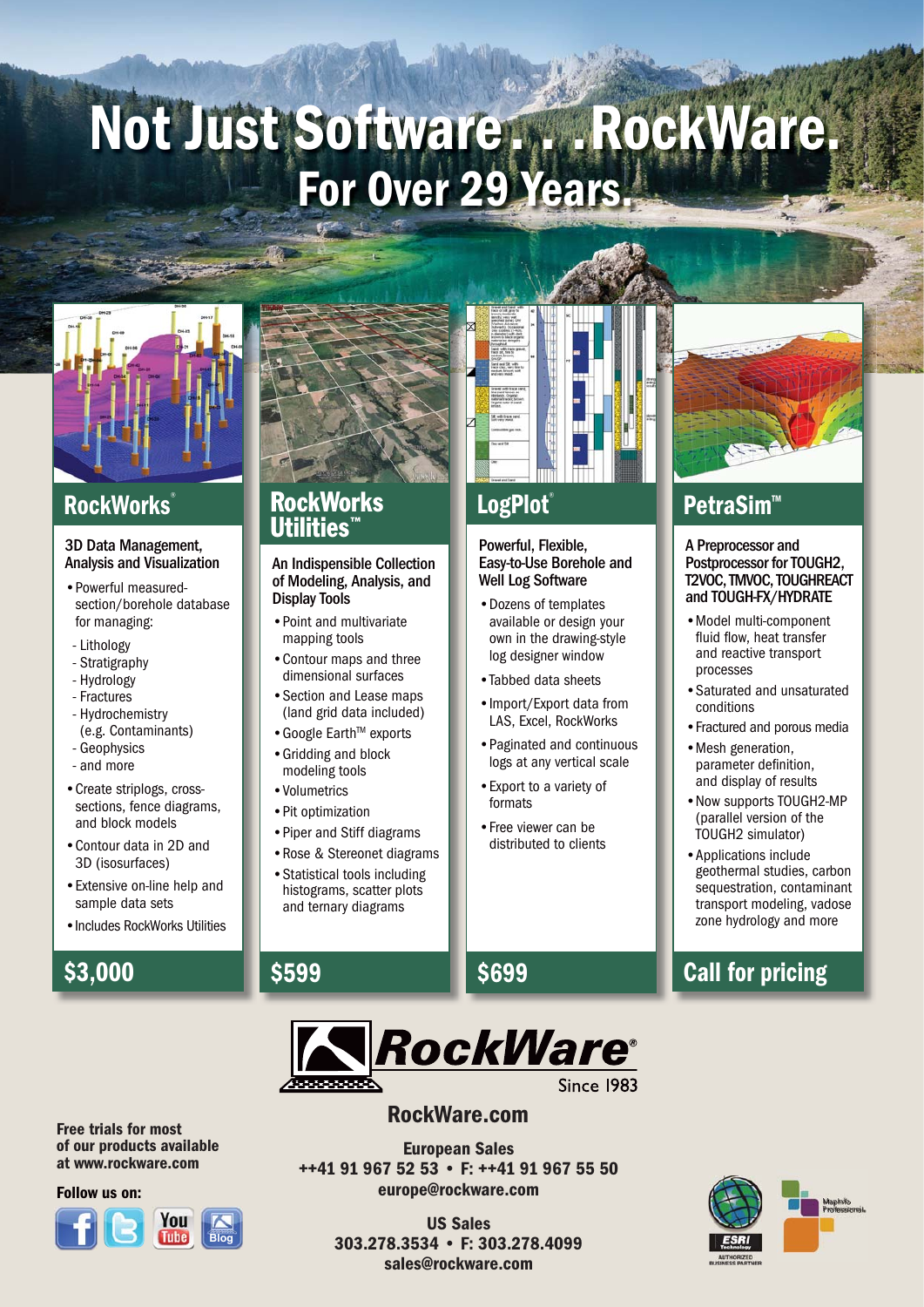

<sup>12</sup> COVER FEATURE: WEGENER'S LONG WALK Wolfgang Jakoby celebrates the centenary of

the Continental Drift hypothesis



extraordinaire Steve Etches may be about to clinch a deal to establish a new museum in Kimmeridge

### REGULARS

- **05 WELCOME** Ted Nield wonders how the HLF can possibly refuse the Kimmeridge Project's application, which comes before them later this year
- **06 SOAPBOX** Haydon Bailey concludes the debate on the future of micropalaeontology
- **07 GEONEWS** What's new in the world of geoscientific research
- **10 SOCIETY NEWS** What your Society is doing at home and abroad, in London and the regions
- **22 LETTERS** We welcome your thoughts
- 23 **BOOK & ARTS** Two reviews by Joe McCall and David Nowell
- **24 PEOPLE** Geoscientists in the news and on the move
- **26 OBITUARY** Two distinguished Fellows remembered
- **27 CALENDAR** Society activities this month
- **29 CROSSWORD** Win a special publication of your choice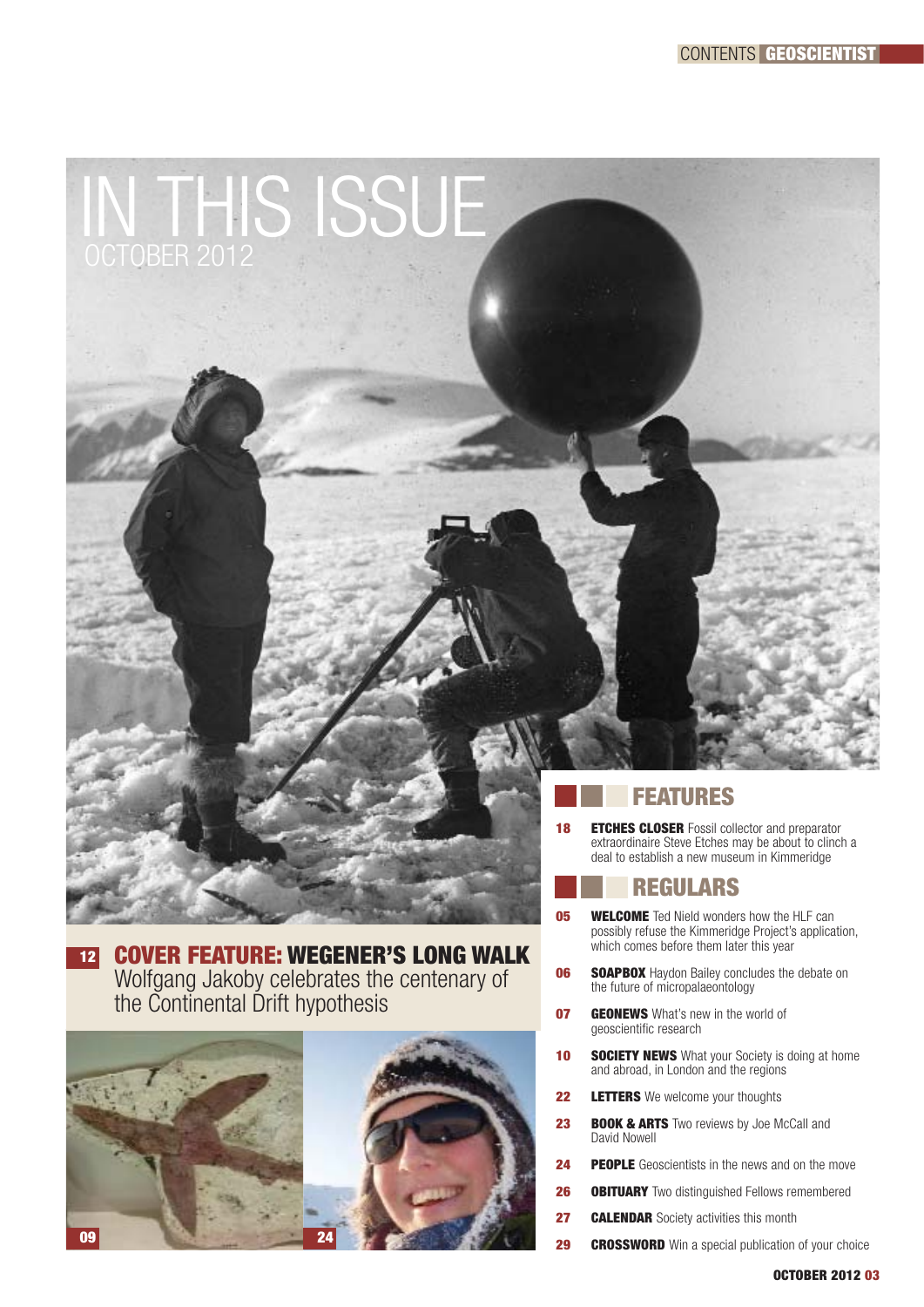## 'PILTDOWN: 100 YEARS ON' Geological Society, Burlington House, Piccadilly, London



**18 DECEMBER 2012**  $\Lambda$  History Of Geology Group meeting to mark the centenary<br>of the reading of the Piltdown Man paper at the GSL on the 18th December 1912.





### Programme

#### Morning: Guided Tours

10.00 -1.30: Tours of the Natural History Museum's "Piltdown Centenary Exhibition" of specimens, manuscripts and papers in the Library. Three tours will be held at 10.00, 11.10 and 12.20. They will be led by Karolyn Schindler and Paul Cooper: each tour will be restricted to a maximum number of 15 delegates. See registration form.

12.00 13.30: Group viewings of the Piltdown painting at the GSL.

Afternoon: Piltdown Centenary Meeting Geological Society

| $14.00 - 14.10$ | Welcome/Introduction                                                |
|-----------------|---------------------------------------------------------------------|
| $14.10 - 14.45$ | Anne O'Connor: "Piltdown and the Geological<br>Society"             |
| $14.45 - 15.20$ | Dave Martill: "Arthur Conan Doyle and the<br>Piltdown Forgery"      |
| $15.20 - 15.55$ | Miles Russell: "Charles Dawson: a career<br>fabricating prehistory" |
| 15.55 - 16.15   | <b>Tea/Posters</b>                                                  |
| 16 15 16.50     | Christopher Dean: "The Anatomy of the<br>Forgery"                   |
| 16.50 17:30     | Chris Stringer: "The Piltdown forgery in<br>context"                |
| $17.30 - 18.00$ | Questions/discussion                                                |
|                 | Convocate Drofersor Dichard T. L. Moodu                             |

rofessor Richard I. J. Moody rtj.moody@virgin.net



C Natural History Museum, London

#### **Registration Fees:**

| GSL Fellows, HOGG,<br>GA and OUGS members: | 140.00 <sup>3</sup> |
|--------------------------------------------|---------------------|
| Non Fellows nor members<br>of above group  | 150.00              |
| Students:<br>  Reception included          | £25.00*             |
| NHM Piltdown Exhibition                    | 18.00               |
| <b>Piltriourn Dinner</b>                   | 145.DD              |